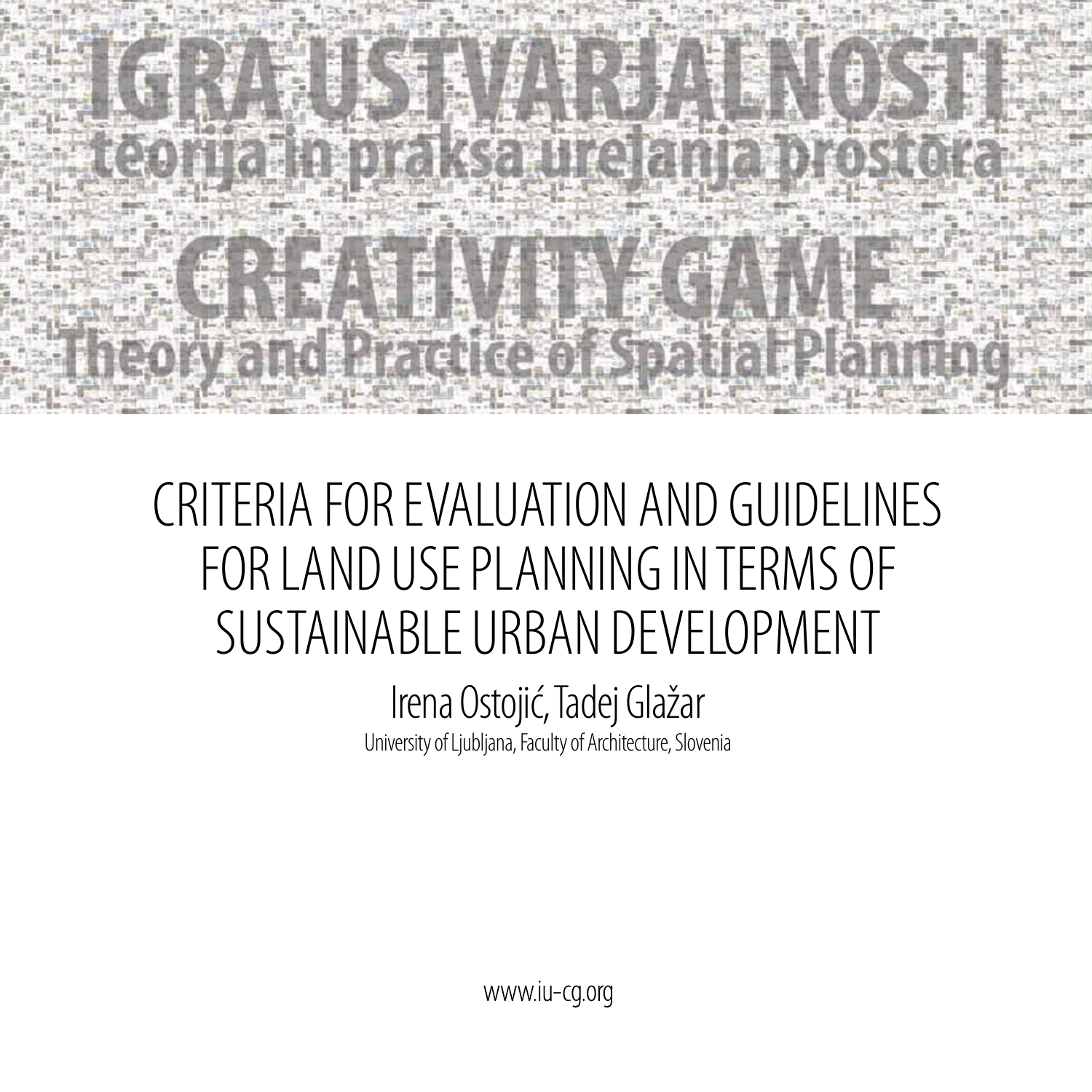Znanstvena revija, št. 2 / leto 2014 Univerza v Ljubljani Fakulteta za arhitekturo in Fakulteta za gradbeništvo in geodezijo Ljubljana, 2014 Scientific journal, No. 2/2014 University of Ljubljana Faculty of Architecture and Faculty of Civil and Geodetic Engineering Ljubljana, 2014

Title of the Journal:

Naslov revije:

### IGRA USTVARJALNOSTI teorija in praksa urejanja prostora

Urednici: Alenka Fikfak, Alma Zavodnik Lamovšek

Uvodniki: Miha Dešman, Mojca Golobič, Aleksander Saša Ostan, Thomas Dillinger, Matjaž Četina

Oblikovanje in naslovnica: Gašper Mrak Lektoriranje: Mojca Vilfan Prevod: Mojca Vilfan Klasifikacija: (UDK) Renata Stella Čop, (DOI) Teja Koler Povh

> Založila: Univerza v Ljubljani, Fakulteta za arhitekturo in Fakulteta za gradbeništvo in geodezijo

> > Spletna stran revije: http://www.iu-cg.org/

Spletna stran številke:

Link to this issue: http://www.iu-cg.org/paper/2014/cg02.html

ISSN 2350-3637 (spletna revija)

ISSN 2350-3637 (Web Journal)

Univerza v Ljubljani

Fakulteta za gradbeništvo in geodezijo



Univerza za arhitekturo v Ljubljani

Fakulteta

THE CREATIVITY GAME Theory and Practice of Spatial Planning

Editors: Alenka Fikfak, Alma Zavodnik Lamovšek

Editorials: Miha Dešman, Mojca Golobič, Aleksander Saša Ostan, Thomas Dillinger, Matjaž Četina

Design and title page: Gašper Mrak Slovene text proofread by: Mojca Vilfan Translation: Mojca Vilfan Classification: (UDK) Renata Stella Čop, (DOI) Teja Koler Povh

Published by: University of Ljubljana, Faculty of Architecture and Faculty of Civil and Geodetic Engineering

Journal website: http://www.iu-cg.org/

http://www.iu-cg.org/paper/2014/iu02.html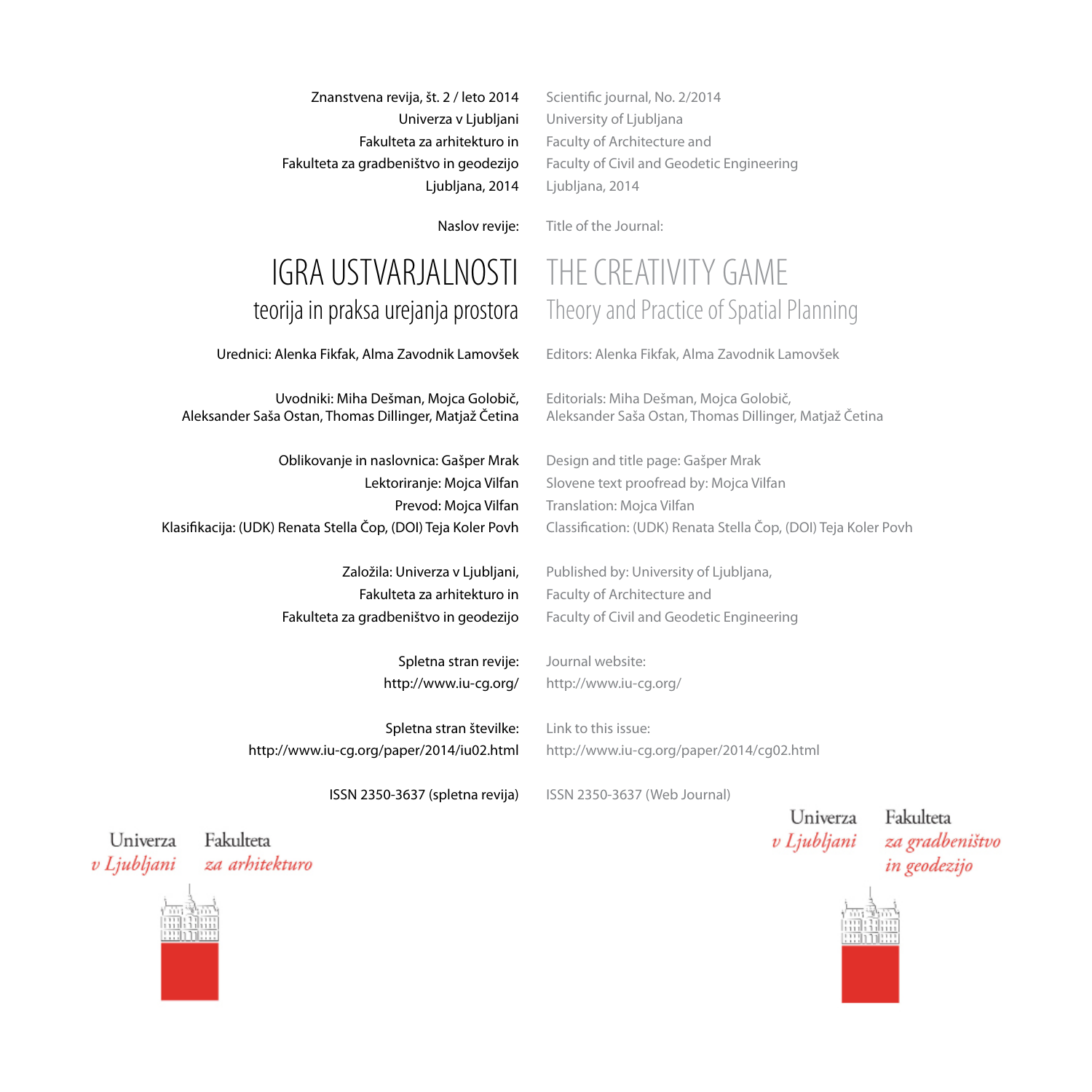## CRITERIA FOR EVALUATION AND GUIDELINES FOR LAND USE PLANNING IN TERMS OF SUSTAINABLE URBAN DEVELOPMENT Irena Ostojić, Tadej Glažar: KRITERIJI ZA VREDNOTENJE IN USMERITVE ZA NAČRTOVANJE NAMENSKE RABE Z VIDIKA TRAJNOSTNEGA RAZVOJA URBANIH OBMOČIJ

DOI: [10.15292/IU-CG.2014.02.024-032](http://dx.doi.org/10.15292/IU-CG.2014.02.024-032) UDK: 504.06 : 71 1.02 Pregledni znanstveni članek / Scientific Article SUBMITTED: May 2014 / REVISED: June 2014 / PUBLISHED: October 2014

#### IZVLEČEK

PROJECT PROJEKT **ARTICLE** ČLANEK **COMPETITION** UVODNIK NATEČAJ **WORKSHOP** DELAVNICA PREDSTAVITEV razprava recenzija EDITORIAL presentation discussion review DIPLOMA **MASTER THESIS**  Trajnostni prostorski razvoj je splošno sprejet vrednostni cilj in načelo urejanja prostora. Operacionaliziran je predvsem z ukrepi za izvedbo v predpisih posameznih sektorjev upravljanja z naravnimi viri, ne pa tudi celovito v izvedbenih predpisih za upravljanje z urbanim prostorom. Med najpomembnejše inštrumente politike urejanja prostora na lokalni ravni sodi namenska raba tal, za katero ni opredeljene celovite sistematizacije ukrepov za uresničevanje trajnostnih ciljev prostorskega razvoja v urbanih območjih. Skladno s pregledom in kritično analizo literature so v prispevku predstavljeni štirje ukrepi: zaščita naravnih virov in zmanjševanje okoljskopodnebnih tveganj, strnjena urbana struktura, mešane rabe in dostopnost urbanih funkcij. Izkazalo se je, da našteti ukrepi omogočajo trajnostni razvoj urbanih območij, vendar le pod pogojem, če se načrtujejo in izvajajo skladno s podpornimi prostorskimi, socialnimi in ekonomskimi elementi urbanega prostora. V sklepu je predstavljen nabor kriterijev, s katerimi lahko ovrednotimo stopnjo trajnosti zasnove namenske rabe v urbanih območjih ter usmeritve za prestrukturiranje namenske rabe obstoječih poselitvenih območij.

#### KLJUČNE BESEDE

trajnostni prostorski razvoj, urbani prostor, raba tal, naravni viri

#### ABSTRACT

Sustainable spatial development is a generally accepted objective and principle in spatial planning. It is implemented mainly by regulations in the sectors for management of natural resources, but not comprehensively in implementing regulations for urban space management. One of the most important instruments of spatial planning at local level is land use, for which there is no comprehensive framework of implementing measures for achieving sustainable spatial objectives in urban areas. In accordance with the review and critical analysis of literature, there are four measures presented in the paper: protection of natural resources and reduction of environmental-climate risks, compact urban structure, mixed-use and accessibility of urban functions. The review and analysis have shown that the listed measures enable sustainable development of urban areas, but only if they are planned and implemented in accordance with supporting physical, social and economic elements of urban space. In the conclusion, indicators which can assess the level of sustainability in land use design are presented and guidelines for restructuring land use in existing settlement areas are described.

#### KEY-WORDS

sustainable spatial development, urban space, land use, natural resources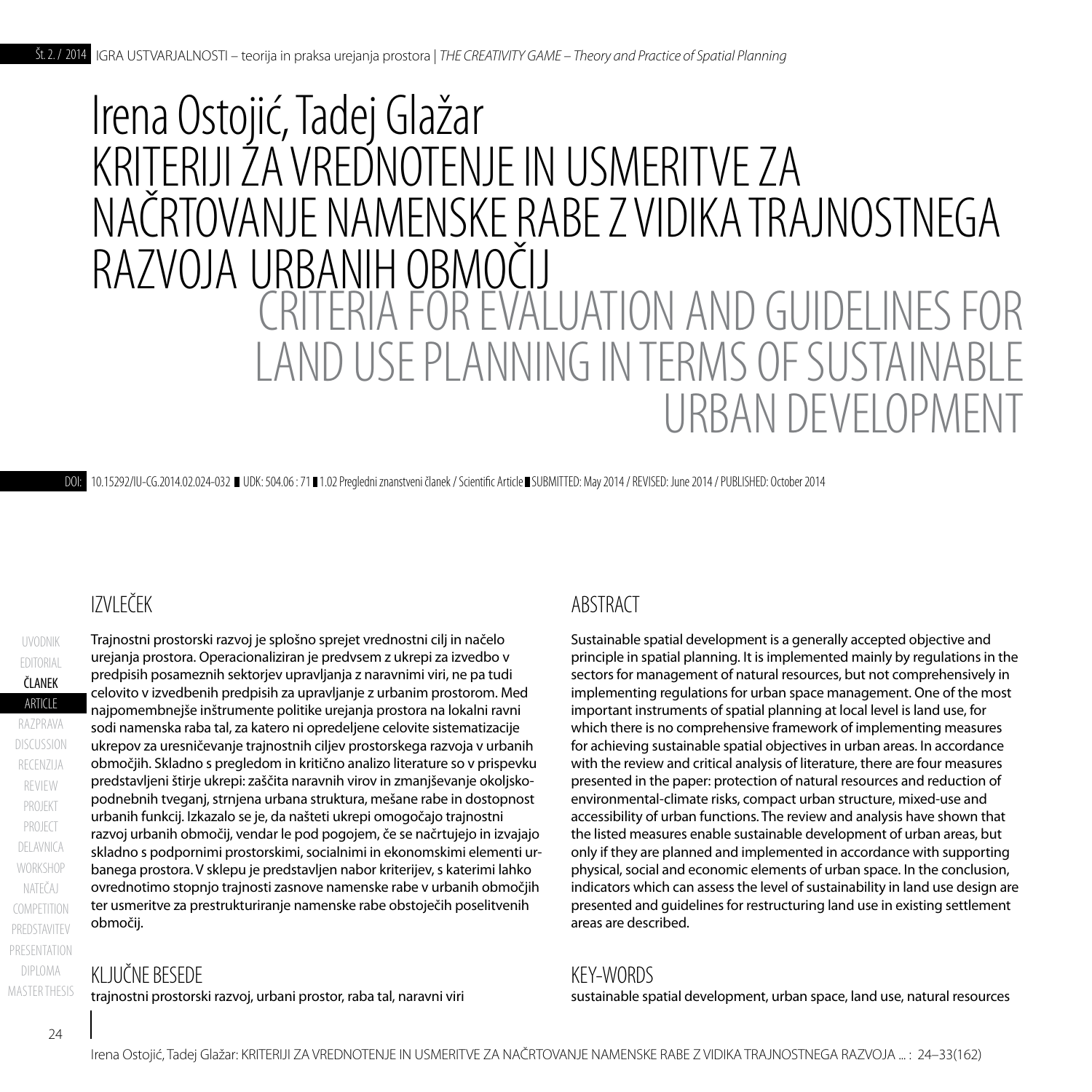#### 1. INTRODUCTION

Sustainable spatial development has become a generally adopted value system and compulsory format of all planning interventions, yet it hasn't been neither defined nor standardised. Fons et al. (2010) emphasise that the concept of sustainable urban development in most cases does not have clearly defined empirical and conceptual baseline. Therefore it is difficult to determine objectively measurable and comparable data, which could evaluate status and trends in terms of sustainable development. Sustainable spatial development is defined as strategic objective in a number of international, European and national documents, such as: Agenda 21, the Habitat Agenda, Rio +20, the Lisbon Strategy, the European Sustainable Development Strategy, the Europe 2020 Strategy, Spatial Development Strategy of Slovenia (Zavodnik Lamovšek, 2003; Rebernik, 2008; Perez- -Soba et al., 2012). Sustainable spatial development objectives are operationalized through measures to be realised mainly in the sectors of natural resources management (biodiversity, soil protection, water protection, agriculture, etc.), but not comprehensively and adapted to management of urban space. The problem of sustainable urban development can therefore be defined as deficiency of links between global strategic objectives and a comprehensive system of implementing measures and control criteria for regulating urban space at local level.

Among the most important instruments of spatial planning at local level, according to Pogačnik (1999), is land use. This instrument coordinates protective and developmental aspects of spatial-environmental, social and economic development of urban areas. Land use defines areas for (Perez- -Soba et al., 2012):

- agriculture, forestry and exploitation of natural raw materials, which are traditionally economic categories of land use;
- nature conservation, natural resources and rural tourism as predominantly protective categories of land use;
- areas for settlements, transport and municipal energy infrastructure as predominantly urban land use.

According to Rydin (2011) land use is defined in a multi-disciplinary process and participation of lay and professional publics, whereby the interests of various stakeholders are made instrumental in planning documents. The starting point of the process should be stimulation of local well-being and economic prosperity, while the result is the definition of areas of different land uses, which accelerate their mutual positive effects, diminish negative effects and increase the economic value of land.

However, the characteristics of land uses in today's cities are different. According to a number of authors (Rebernik et al., 2008; Fons et al., 2010; Rydin, 2011) they are dominated by dispersed urbanization, extensive monoprogramic areas and fragmented areas of natural habitats which cause a number of environmental, social and economic problems, such as: high consumption of resources, environmental pollution, suburbanization, inefficient mobility, high cost of public infrastructure, social stratification, etc.. Many spatial models and best practices in sustainable spatial development are described in professional and scientific literature, but they are not systemised or methodologically introduced into a day-to-day urbanistic practice (see also: Williams et al., 2001; Mostafavi and Doherty, 2010; Meijer et al., 2011). The purpose of the article is therefore to systematically review and critically analyse expert and scientific literature in order to identify comprehensive measures for achieving objectives of sustainable spatial development by instrument of land use.

Spatial measures in the instrument of land use which enhance sustainability are (see e.g. Williams at al., 2001; Marušič and Mlakar, 2004; Park and Andrews, 2004; Plut, 2006; Pogačnik et al., 2006; Rebernik et al., 2008; Zavodnik Lamovšek et al., 2008; Garcia et al., 2012):

- safeguarding of natural resources and diminishing environmental-climate risks;
- compact urban structure:
- mixed use:
- accessibility of urban functions.

The article argues that the listed measures are efficient only when planned and implemented into urban areas together with supporting spatial, social and economic measures (see e.g. Gehl et al., 2006; Goličnik et al., 2008; Rydin, 2011; Leduc and Van Kann, 2013).

Based on the reviewed literature, the article first presents the concept of sustainable spatial development and its effect on land use planning, and then outlines particular underlying measures. Each measure is described and critically analysed from the perspective of achieving sustainable impacts on natural environment and urban space. A set of criteria which can be applied to assess the level of sustainability of land use in urban areas and guidelines for restructuring land use in extant settlement areas conclude the article.

#### 2. DEFINITION OF SUSTAINABLE SPATIAL DEVELOPMENT AND ITS EFFECTS ON LAND USE PLANNING

In their concept of sustainability and equilibrium, Pogačnik et al. (2006) distinguish four aspects:

- environmental aspect, focusing on the functionality and capacity of natural equilibrium, orientation to environmental carrying capacity, safeguarding of natural resources, sustainable exploitation of natural resources and preservation of landscape variety;
- social aspect, manifested by changes in societal values, inter- and intra--generational justice, ensuring levels of sufficiency, increasing qualitative aspects of social welfare (e.g. health, quality of life, social justice, landscape variety);
- economic aspect, which is conditioned by safeguarding of natural resources and manifested by balanced economic growth and level of exploitation of natural resources, increasing efficiency of economic development, ensuring specific levels of self-sufficiency, stimulating circular economic development which reduces the use of natural resources and replaces them with continuous recycling of waste products;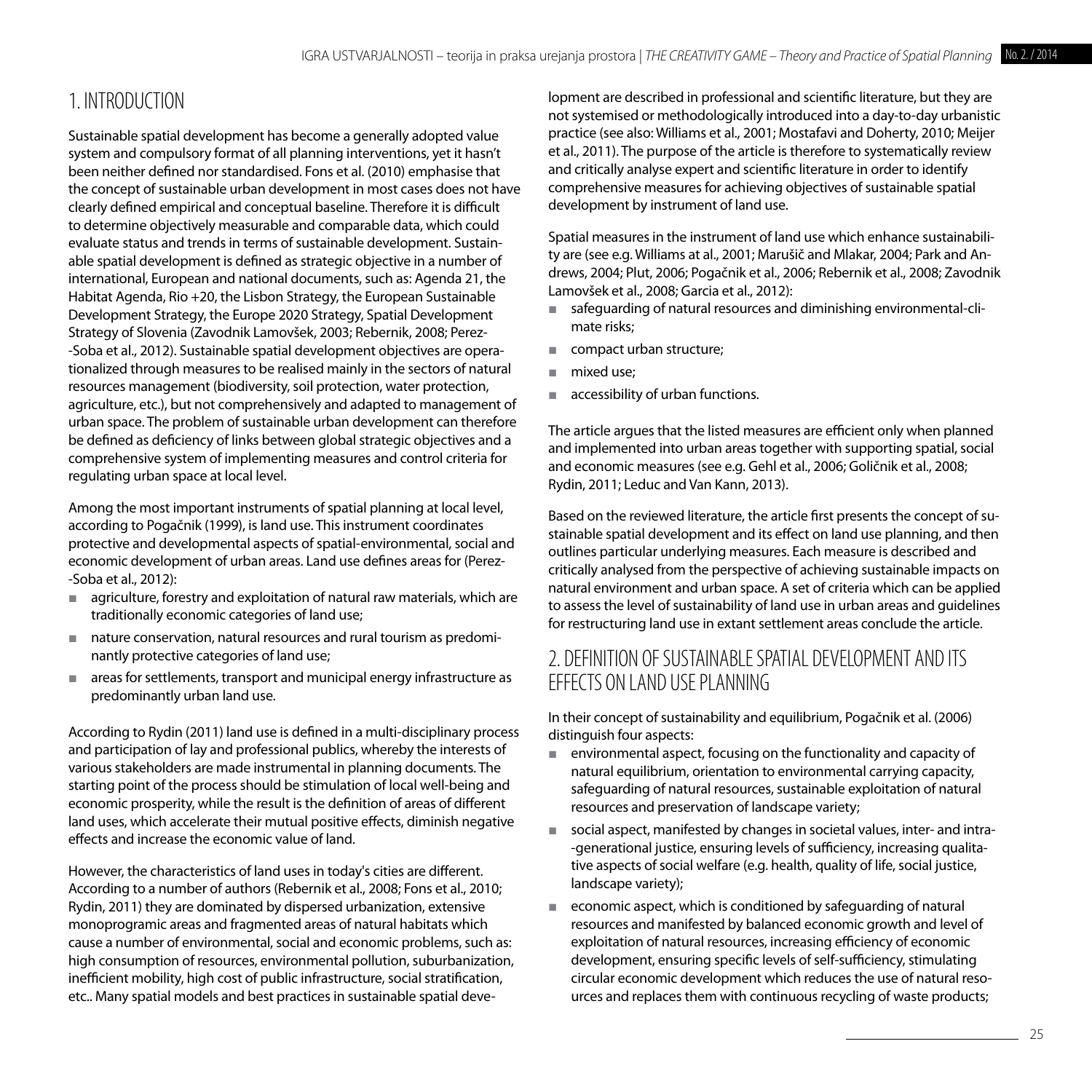■ cultural aspect, which is seen as respect for cultural particularities, safeguarding regional identity and cultural variety.

As it is evident from the objectives listed the sustainable spatial development is possible through intertwining actions at all levels of urban space. It is a complex and interdependent network of elements and corresponding measures. Čerpes (2010, p. 108) states: "The sustainable city/.../ is not a physical phenomenon or spatial form. It is a social process of constant, gradual realisation of sustainability goals, nature- and humanity-friendly development in all aspects of social life".

Becker et al. (1997 in: Kos, 2004) defined the relations between environmental-spatial, socio-cultural and economic factors with the concept of three levels of sustainable development that have to be observed simultaneously: analytical, normative and strategic. The analytical level brings empirical measuring of consequences of societal actions on the use of natural resources and carrying capacity of the natural environment, the normative level checks the level and mode of societal responses to these findings, while the strategic level defines goals and measures for achieving sustainwhile the strategie fever admits goals and measures for definering sustain.<br>able development. Kos (2004) points out that interpretation of sustainable development must (ibid., p. 335): "/.../ also consider the 'motivation capacity' development mast (i.e.d., p. 333). The anse consider the motivation capacity of humanity, which encompasses both cognitive and value-related dimensions. Therefore for the enforcing of 'sustainable development' it is of utmost importance to 1) structure very complex ideas and 2) achieve concordance on the dynamics of introducing new, inevitable measures." These findings give a clear answer to the question why sustainable development cannot be globally standardised. It can be standardized on the analytical level, where the level of burdening of natural environment can be measured empirically, but when it comes to societal responses (normative level) or the definition of achieving goals and strategies (strategic level), these are conditioned by their pertaining socio-cultural-economic environments. comainal action compasses sources interesting capacity of natural resources and capacity of the natural resources and capacity of the natural resources and capacity of the natural resources and capacity of the natural reso



spatial-environmental level and impacts on natural resources. Sustainability performance of urban area in terms

Despite the complexity and mutual interdependence of components in sustainable cities the article focuses on its spatial-environmental level and impacts on natural resources. Sustainability performance of urban area in terms of burdening natural resources can be evaluated by the method of urban metabolism. Spatial-structural parts of the city are defined as flows of energy and material, which demand inputs of energy and material and produce a defined quantity of products – material and energy emissions. Sustainable development demands reduction of burdening of natural resources, therefore cities pursuing the sustainable course have to diminish quantities of energy-material inputs and efficiently use energy from renewable sources. Thus the quantity of energy-material products is diminished and also returned to the system as recycled – secondary inputs (Plut, 2006). According to Meijer et al. (2011), energy-material inputs which are necessary for the functioning of urban systems are water, soil, energy, resources or raw materials, while the products are hard waste and emissions into the air, water and soil, which directly pollute natural resources (picture 1). Inefficient use and pollution of natural resources decrease the suitability of the environment for settlement and carrying capacity for the functioning of the urban system. They also have negative economic consequences because of the necessary investment in remediation of environmental damages and negative effects on the health of population.

The variable which can evaluate the amount of inputs into the urban system, the processes within and the quantity of products is the use of energy (Liu et al., 2009; Pincetl et al., 2012). The indicator of energy use in urban areas is objective when calculated with the LCA method (Life Cycle Assessment), which provides control over environmental impacts of cities on the local and global levels (Liu et al., 2009).

The article proposes principles of land use planning, which we have, following Becker, grouped at the analytical level of sustainable development. They diminish the burdening of natural environments, i.e. they preserve the environment's natural potential, enable rational use of land, decrease the use of energy, water and materials and cause less pollution.

#### 3. PRINCIPLES OF SUSTAINABLE LAND USE PLANNING IN URBAN AREAS

#### 3.1 Safeguarding natural resources and diminishing environmentalclimate risks

Safeguarding and efficient management of natural resources and potential environmental risks were amongst the first measures when environmental-sustainability aspects were introduced to spatial planning. In member states of the European Union they are officially adopted within national legislative frameworks. In Slovenia safeguarding conditions are stipulated for drinking water aquifers, aquatic areas, agricultural land and forests, areas with natural values, flood plains, landslides and for the exploitation of natural resources. Many authors criticise the departmental and regulatory approach, since the quality and dynamics of ecosystems are not sufficiently observed, nor is placing activities optimised (e.g.: Williams et al., 2001;

UVODNIK

EDITORIAL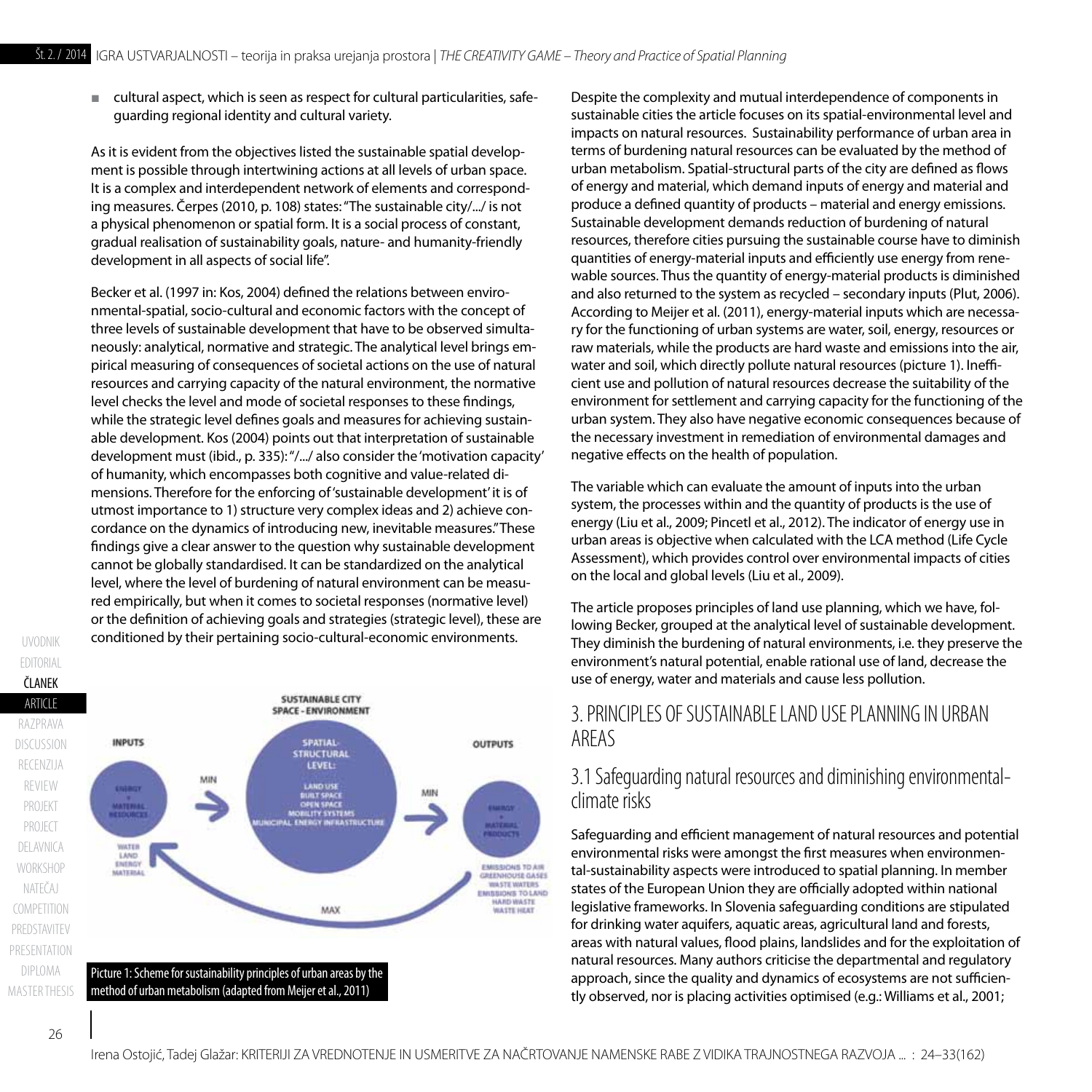Marušič and Mlakar, 2004; Carter et al., 2005). Marušič and Mlakar (2004) estimate that effective and comprehensive spatial planning is possible only through the assessment of space for safeguarding and development of particular spatial elements, which can be provided by analytical spatial planning tools, such as e.g. the vulnerability analysis.

In the evaluation analysis of protection and development of spatial features the following should be considered (Williams et al., 2001; Marušič and Mlakar, 2004; Carter et al., 2005; Pogačnik et al., 2006; Vrščaj and Vernik, 2010; Garcia et al., 2012):

- elements of nature protection: legally protected natural areas, landscape and ecosystem functions of the environment, connectivity and integrity of natural habitats;
- elements of nature protection as natural resource: forest areas, areas of surface and underground waters, areas for food and biomass production, safeguarding soil for its environmental role in matter-energy cycles, areas for exploitation of the renewable energy sources and the natural resources;
- elements of quality of living: mitigation of environmental risks (floods, storms, landslides, droughts, explosions, fires) and climate change mitigation.

The issue of climate change and connected risks isn't dealt with adequately in spatial planning. Urban planning can be instrumental in alleviating the causes and consequences of climate change. The cause demands a global measure: decrease in use of fossil fuels. Land use planning can affect changes in use of energy for transport, construction, use and maintenance of buildings and utilities-energy infrastructure. The consequences of climate change demand local measures, adapted to local climatic conditions and scenarios of climate changes. According to Kajfež Bogataj (2012) urban planning in Slovenia has to predict measures to:

- decrease temperatures of urban heat islands in the summer,
- retain precipitation and flood water,
- prevent consequences of higher sea levels in coastal areas,
- manage water supply for the population and for agriculture,
- adapt to decreased quantity of snowfall in the winter.

In the research project Adapting to climate change with spatial planning tools, Golobič et al. (2012) developed a method of analysing vulnerability of space to climate change and standing spatial measures for adaptation to climate change.

#### 3.2 Compact urban structure

Compact or dispersed urban areas are determined by physical (morphological) and functional characteristics. Galster et al. (2001 in: Fons et al., 2010) have identified a dispersion of urban areas with low levels of some of the eight parameters: density, connectivity, concentration, clustering, centrality, nuclearity, mixed-use and proximity. Physical compactness depends on spatial distribution of land uses, while the functional depends on density and

mixing functions. Zavodnik Lamovšek et al. (2008) define also population density as a criterion for compactness of urban areas. The authors have developed a methodology for defining borders of compact urban areas, which is an operational planning tool for preventing dispersed urbanization.

The effects of compactness of urban areas on the use of natural resources, particularly energy use, are subject to numerous studies. Park and Andrews (2004) proved that the use of energy for transport decreases when urbanised areas are more compact, when higher variety and density of urban functions, housing and work places is ensured (mixed use) and positioned at shorter distances (accessibility to urban functions). The authors establish that negative effects of increased car-mobility cannot be dispatched only by technical innovations (hybrid vehicles, cleaner technologies, intelligent information systems on the transport network, etc.). However, Fons et al. (2010) point out that the difference between energy use in transport is essential only in extreme urban patterns of compactness and dispersion. They note that the impact of land use on energy use in transport and consequently on air pollution is strongly conditioned by the effectiveness of public transport, the corresponding density of population, local geographic and climatic conditions.

Prevalent strategies for preventing urban sprawl are reuse of degraded urban areas, quality densification of housing estates and compact development of already urbanised areas (Koželj, 1998; Rebernik et al., 2008; Garcia et al., 2012). Strategies of contemporary sustainable cities are directing development into corridors with high-capacity, competitive public transport, with the nodes of programmatically self-sufficient compact urban areas (Šašek Divjak, 2004).

Inner city development can also have negative effects. In the research on effects of density on sustainable urban development Dempsey et al. (2012) conclude that in the compact city model it is necessary to establish optimal population densities with short distances to sufficiently large open green areas. They advocate that the compact city model is not universal and has to be adapted to local contexts. Urban regeneration of inner city areas is also much more demanding and complex than building on greenfield areas. It has to be promoted by land tax policy and public co-investment. According to Rebernik et al. (2008), land policy determines taxation levels, which stimulate development of degraded areas and hinder development on greenfield sites on the urban fringe.

Rydin (2011) defines two models of urban regeneration: the free market and the social model. In the free market model the city or state initiates development of urban degraded areas with public investments into remediation of pollution, providing high quality public spaces and constructing public facilities. The goal is to attract private investors, who would invest and exceed the share of public funding, thus trigger a process of increasing land and property values. Within this approach it is important to initiate private ventures by public investments, while insuring the needs of local community are met within the spatial plan and partly financed by profits of private investors. The social model is based on a 'bottom-up' approach and active participation of local community. This approach also requires an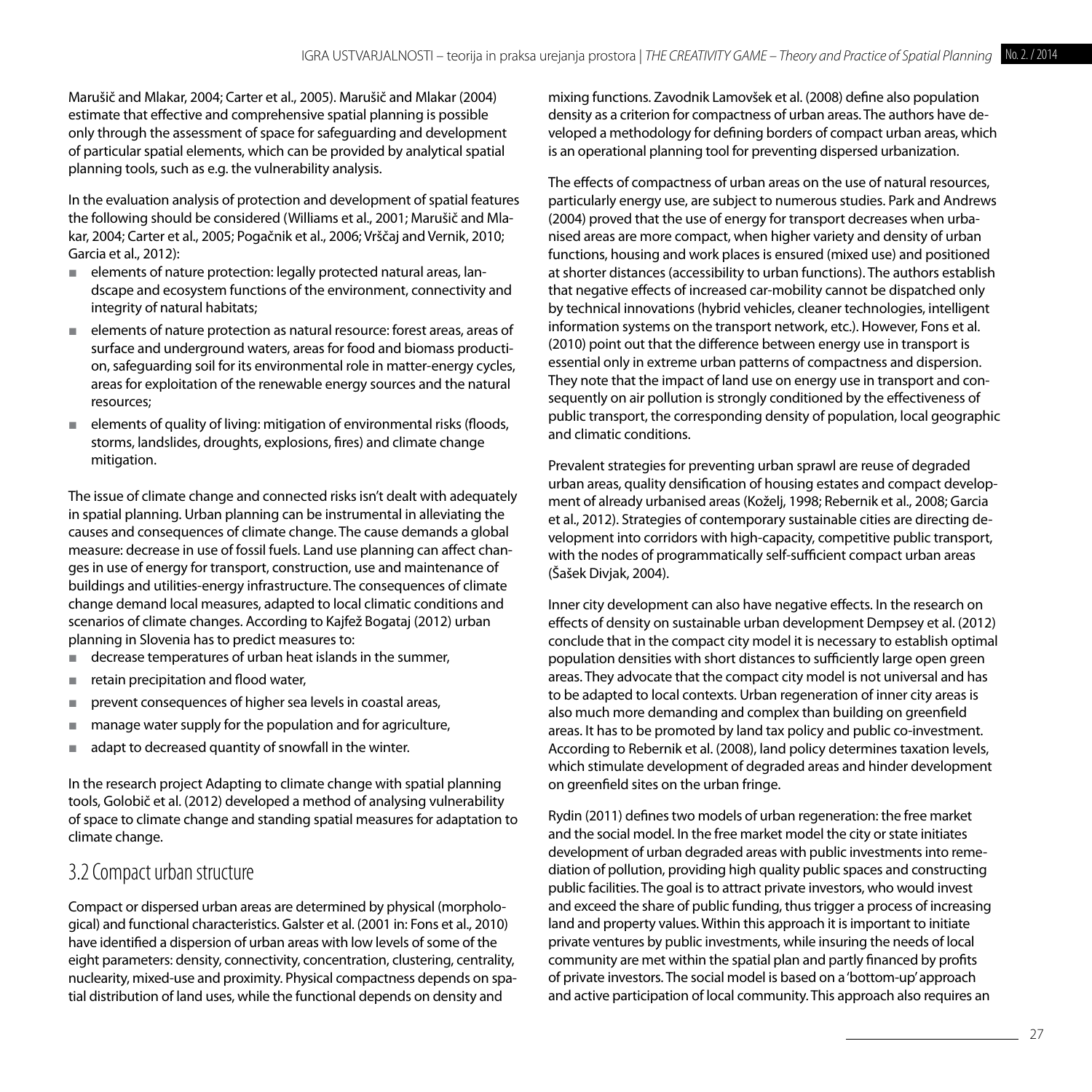active public sector, especially for direction and coordination. It differs from the first model mainly in the regeneration rationale, which grows from local community needs and not private investment agenda. Public finance mechanisms of urban regeneration should stimulate the development of local economy, for example the establishment of time banks for non-monetary exchange of services, urban farming which stimulates healthy food and sale of low-priced food products, micro-crediting schemes for the development of small entrepreneurial initiatives for the financially less-capable groups, initiatives for renewable energy sources, improving the energy performance of buildings, waste recycling, etc. The goal of such projects is economic regeneration of the local population with their own activities and local resources, often underestimated and overlooked in classical market systems. Besides their economic role, non-profit activities have a significant social role and contribute to co-creation of communities and alleviation of social tensions.

#### 3.3 Mixed use

Functionally compact urban areas imply adequate density, variety, disposition and distances between urban functions. Higher levels of functional compactness are ensured by mixed use, which includes housing, offices, retail, services, cultural, sports, administration and production programmes in functional entities and with respect to the needs of local age and social groups and cultural characteristics of the area (Dempsey et al., 2012). Contrary to mono-programmatic positioning of retail and employment capacities on the urban fringe, mixed use physically and socially enriches the urban structure and has synergetic social, economic and environmental effects. Mono-programmatic areas increase car mobility (Uršič, 2006) and also induce the closing of shops and services in urban centres. Plut (2006) states that research conducted in Great Britain in the 1990s proved that the market share of city centres decreased by up to 70 percent after out of town shopping centres were developed.

PROJECT PROJEKT **ARTICLE** ČLANEK COMPETITION UVODNIK NATEČAJ **WORKSHOP** DELAVNICA PREDSTAVITEV razprava recenzija EDITORIAL presentation discussion review DIPLOMA **MASTER THESIS** 

The execution of planned mixed use areas in cities has been put in the domain of market mechanisms, and is therefore largely dependant on the regulation of mono-programmatic areas and the scope of possibilities enabled by planning documents for realising market interests of investors. Rebernik et al. (2008) state that the effects of defined mixed use in plans can be optimal only if a main activity is proscribed, coupled with complementary or additional and/or dedicated uses. Mixing and variety inevitably cause conflicts (Goličnik et al., 2008), therefore it is necessary to check the mutual effects of activities beforehand. However, the vicinity of compatible functions increases economic activity and has positive effects, but only if optimal settlement density is maintained, which ensures adequate demand and economic viability of programmes (Mladenovič, 2011). Gehl et al. (2006) claim that public programmes should be positioned on the city ground floor and connected to the network of public open areas intended for pedestrians and cyclists, previously relieved of parked and moving cars. Such areas are conditioned by good accessibility and sustainable mobility modes, i.e. cycling, walking and public transport.

From the technical point of view, mixed use is the primary condition for achieving cost efficiency of systems for distant heating or cooling, which

require 24-hour operation. The present technical approach to mixed use is their material-energy balance, whereby waste and surplus energy are used as resources. In the study EU-LUPA European Land Use Patterns (Garcia et al., 2012) the measure is proposed as a policy instrument to increase sustainable land use in regional and urban scale, especially for areas with a high degree of urbanization and large environmental footprint. The described approach requires a new multidisciplinary and comprehensive approach to energy and urban planning as well as management of urban space.

#### 3.4 Accessibility of urban functions

Sustainability as the concept for planning transport systems has changed the rationale from enabling mobility for motor cars to ensuring accessibility to programmes by sustainable transport modes, i.e. walking, cycling and public transport (Bertolini et al., 2005). Sustainable mobility is not only a change in travel patterns in the city. It is the result of integrated planning of programmes and transport systems, with emphasis on non-car forms of transport (Aftabuzzaman and Mazloumi, 2011). Vale (2013) states that such spatial development in itself is not sufficient and has to be supported by complementary measures, which will stimulate users to change their travel habits. An important measure for increasing sustainable mobility is the limiting of car mobility, but as Uršič (2006) points out, such measures, e.g. extending pedestrian areas, higher parking rates, reducing the quantity of parking spaces, etc. have the opposite effect and limit city development if not balanced with alternative modes of public transport, which enable access of people, goods, information and capital to an urban area.

According to Curtis (2008), activities vary in frequency of use and size of gravitational areas of users, from neighbourhoods, urban quarters, to the city and region. Gehl at al. (1987 in: Curtis, 2008) emphasises that planning of land use, programmes and transport systems have to take onboard the notion that all activities have to be accessible by sustainable transport systems, according to Bertolini et al. (2005), within half an hour travelling time. In the recommendations of the Commission for architecture and the built environment in Great Britain, accessibility to functions (picture 2) is determined according to distance, quantity of potential users and frequency of the programme's use (Internet 1):

- on the neighbourhood level: public transport stops (300 m), children's playgrounds (400 m), primary school with day care (400 m), local shop (400 m);
- on the city quarter level: railway station (600 m), sports fields for ball games and recreation (800 m), parks (800 m), health care centres (800 m), secondary schools (1 km), district centres (1,5 km), leisure centres (1,5 km);
- on the city level: faculties (2 km), larger natural open areas (2 km), cultural institutions (5 km), large retail - commercial centre (5 km), general hospital (5 km).

In Copenhagen, the so called pocket parks, covering up to 5000  $m^2$ , are distributed throughout the city perimeter, thus allowing the inhabitants access to green surfaces at a walking distance of five minutes, i.e. at a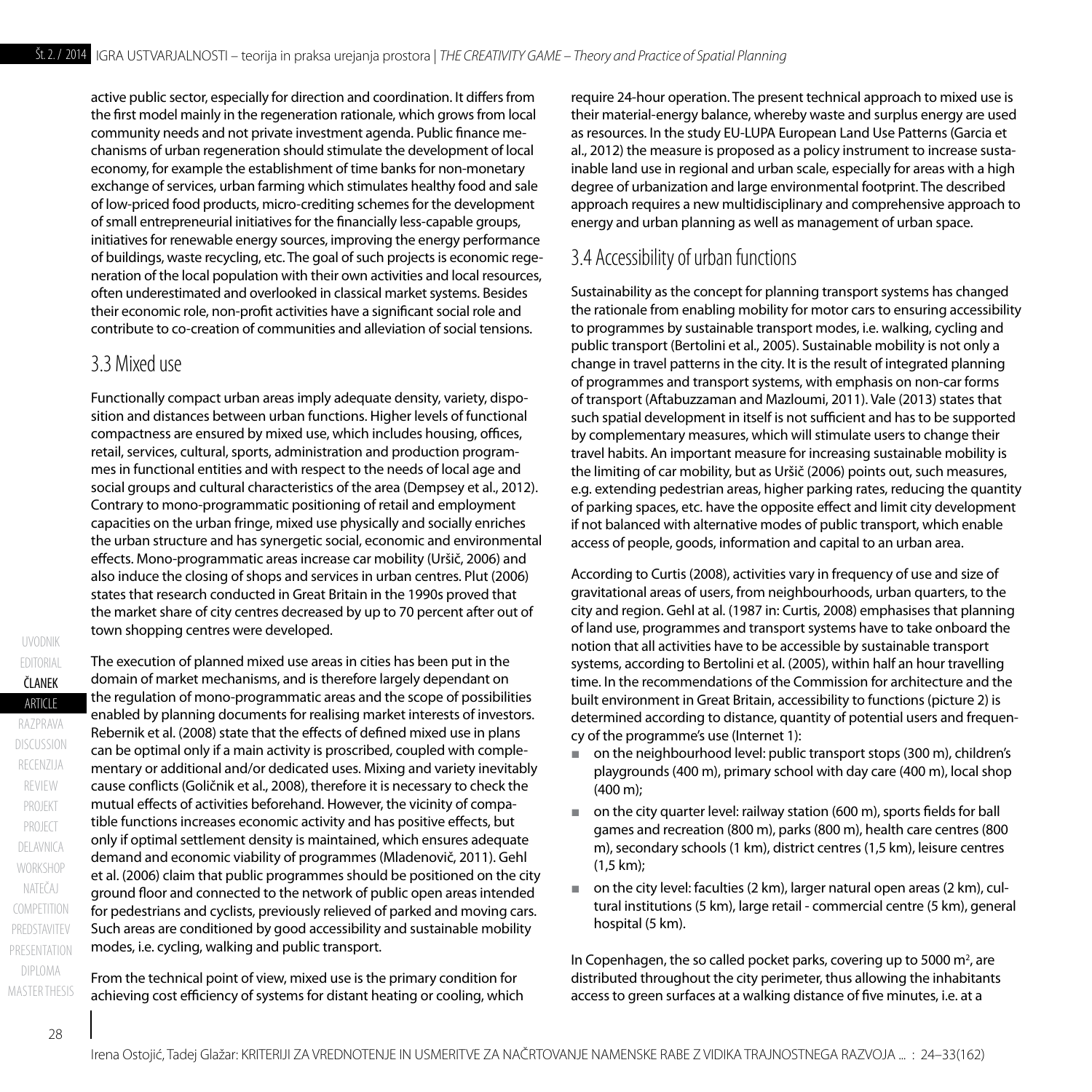

distance of less than 300 m (Internet 2). Different norms concerning accessibility in Copenhagen (300 m) and Great Britain (800 m) follow socially acceptable norms and point out the differences in normative or strategic levels of sustainability, as was also mentioned by Becker et al. (1997 in: Kos, thus allowing the inhabitant of the individual by becker of all (1997 in NOS, all allea in order to increase derisity<br>2004). Different norms are a consequence of varying cultural, social and programmes within walking dist economic environments, as well as prevalent values and life patterns. Thus horhood and to effectively recy they cannot be transferred from one environment to another and have to Gueduc and Van Kann, 2013). be adapted to local contexts.

#### 4. CONCLUSION

In accordance with the reviewed literature, we find that land use planning diversity and dens for sustainable urban development has to take into account the following non concumulation and c<br>principles:

- 1. Sustainable spatial development in terms of protecting natural resour- public transport stops, playground) ces requires minimising energy use in all life situations of inhabitants ces requires mimimising energy use in air ine<br>and life-cycle stages of products or services.
- 2. Energy consumption in urban areas is indirectly conditioned by the monofunctional to functionally mix land use structure, which affects energy use in transport, construction and use of buildings as well as in construction and maintenance of communal-energy infrastructure.

3. Parameters of land use structure which reduce energy consumption in urban areas are: compact urban structure, mixed uses on the level of building blocks and city districts, accessibility of urban functions by sustainable mobility systems, protection of natural resources and mitigation of environmental-climate risks.

Established categorization of land uses and mixed use principles based on functionality, compatibility and exclusion of negative factors needs to be upgraded by energy efficiency criteria. This is important both in terms of shorter travel paths for transport of goods and people, as well as shorter distances between energy production and end-users. An important aspect is also local and efficient re-use of waste products, i.e. materials, energy, and water.

This type of land use regulation and deployment of urban functions is established, for example, in:

- Denmark, where for the past 20 years legislative regulations have prevented the development of hypermarkets on the outskirts of the city; commercial areas are channeled into shopping complexes in the city and local centers (Internet 3);
- the UK, where legislative regulations stipulate that at least 70% of public investment (public facilities, housing, etc.) has to be situated in degraded urban areas (Williams, 2010);
- Copenhagen and Zürich, where incinerators are designed as the central city facility for heat - electricity production and are placed at the edge of the city center due to efficient energy transport. In Copenhagen the roof of the incinerator is designed as a ski slope which will provide the and enrich the urban social infrastructure (Internet 4);
- the Netherlands, where in the town of Kerkrade leisure and mixed use egic **come oprogrammess are planned to be inserted into the existing industrial** area in order to increase density of built structures, provide the missing programmes within walking distance to the adjacent residential neighborhood and to effectively recycle waste energy, water and materials (Leduc and Van Kann, 2013).

Sustainable urban development requires properly managed programme Sustainable urban development requires properly managed programme 4. CONCLUSION **State and exorternal characteristics of land use patterns** (picture 4). Considering the programme content, it is necessary to ensure diversity and density of programmes that allow residence, employment and spending leisure time for different social and age groups as well as combine programmes that efficiently recycle waste materials, water and energy. Daily functions (kindergarten, school, shop with basic supplies, public transport stops, playground) need to be located within a walking distance of 400 - 800m, access to other programmes should be provided within a half-hour distance by bike or public transport. Structurally it is necessary to manage land use patterns from: dispersed to compact, from monofunctional to functionally mixed, from large-grained<sup>1</sup> to fine-grained, from sparsely connected into densely connected. An important aspect of

<sup>1</sup> Grain structure is by Koželj (1990) defined as the ratio between the number of parts and the area of the structural field.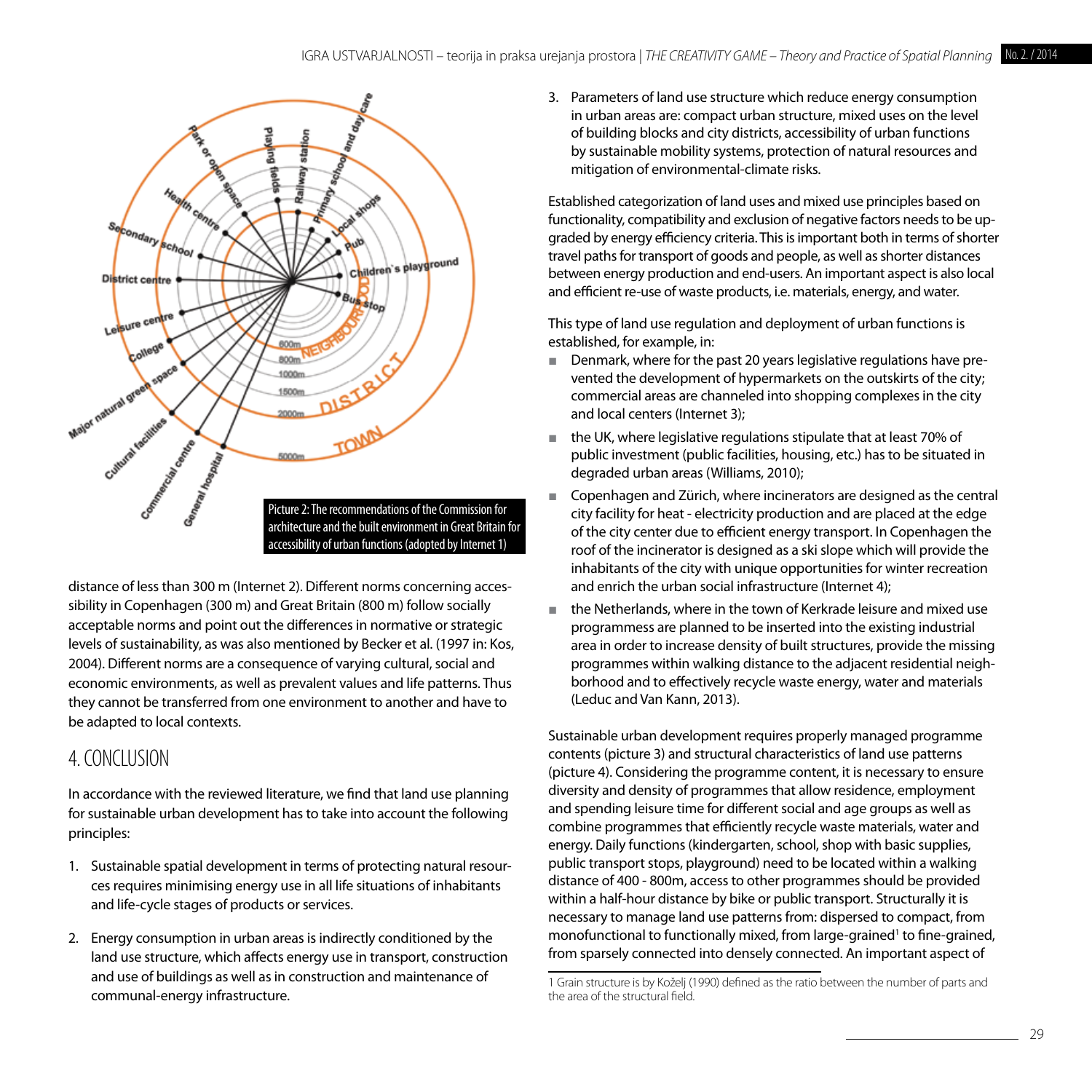

Picture 3: The programme content of land uses that increase the level of sustainability in urban areas (source: authors)

mitigating environmental-climate risks by natural environments, which commercial programmes and public are reflected in the interweaving and connectivity of natural areas in the sustainable urban development is also protecting natural resources and settlement area.

Based on the analysed research and studies we can define the guidelines for sustainable planning or restructured land use in urban areas:

compact urban areas with mixed use and sustainable accessible urban areas areas of sustainable accessible urban functions can be effectively developed on spatially limited territories, where a 30-minute access by bicycle or public transport can be ensured;

monofunctional zoning

nous accessibility with sustainable mobility systems and interconnected larger urban areas should be restructured into a network of programmatically autonomous "medium-sized" cities, defined by the half-hour isochrowith efficient public transport systems;

> smaller and less densely populated urban areas should be oriented towards integrating into the before mentioned spatial-programmatic-transport structure or a new model of efficient public transport should be developed, which would be adapted to a lower quantity of spatially dispersed users in a functional region.

> Achieving sustainability goals by land use restructuring as described above is conditioned by planning and implementation of supporting spatial, social and economic measures. Supporting spatial measures are:

- providing optimum population density, which enables viability of commercial programmes and public social, transport and utility infrastructure, i.e. at least 50 dwellings / ha (Power, 2004), and at the same time provides access to sufficiently large open green spaces at short distances;
- allocating settlement areas, urban functions and mixed-use onto the network of cycling routes and stops of effective public transport;
- regulating high quality public open space in mixed-use areas.

At the same time it is necessary to carry out social support measures which affect travel and consumer habits of the inhabitants, to promote public

> Picture 4: Structural characteristics of land use patterns as a function of energy use and the level of sustainability of urban areas (source: authors)



structural characteristics of land use patterns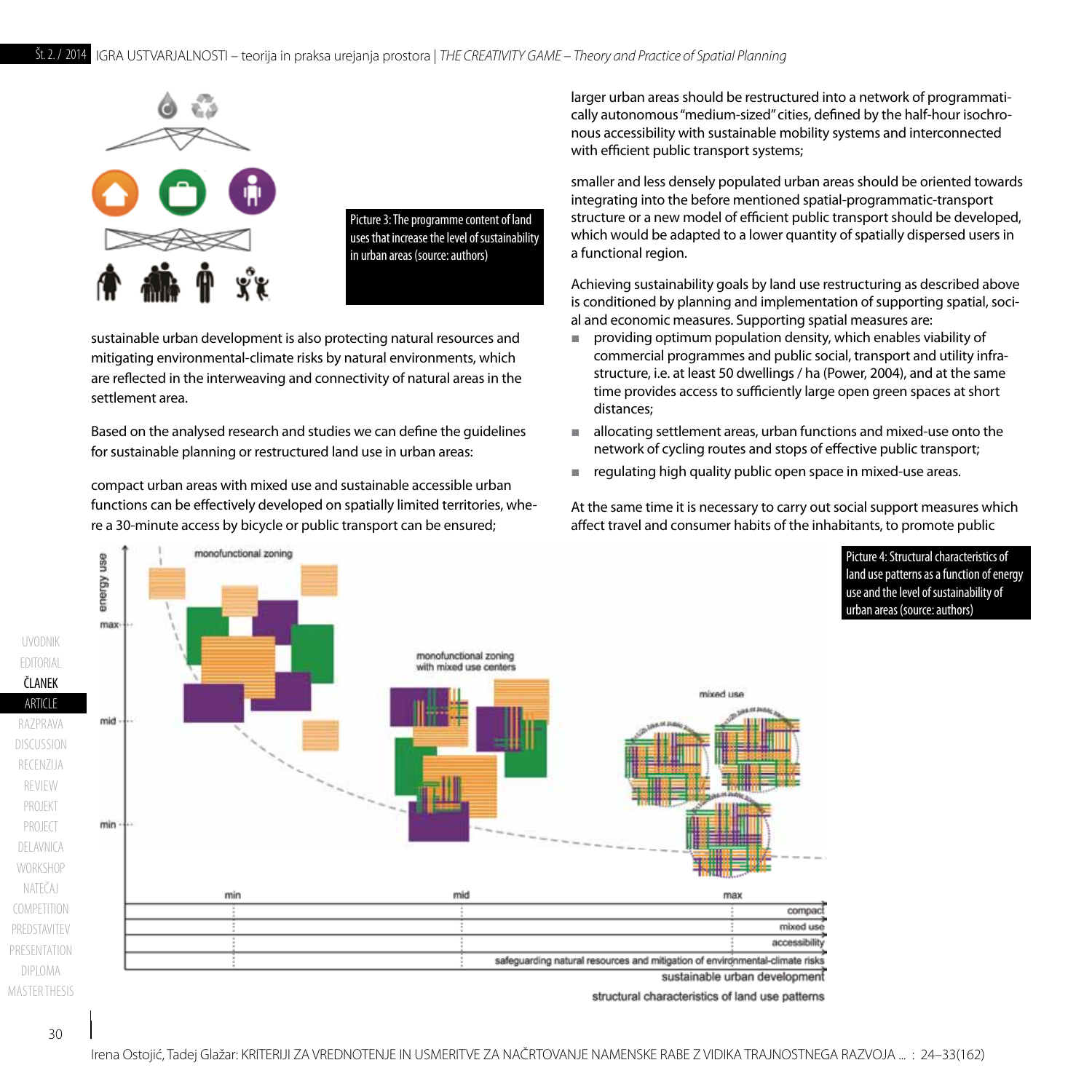participation in the development of local environment and provide a proactive approach of public administration in revitalizing degraded urban areas. Two models of proactive approach are possible. In the market model of urban renewal, a city or a country initiates the development of degraded areas through public investments into public infrastructure, public space and public institutions. Its aim is to attract private capital to generate the process of enhancing property values and good quality of urban space. In the social model, public investments stimulate development of local entrepreneurship in order to economically regenerate local population, alleviate social problems and reintegrate the community. Other economic support measures include land, tax and investment policies that foster internal development of brownfield sites and inhibit the development of dispersed settlement and monoprogrammatic commercial and business areas on the outskirts of the city.

The discussion in the article proves that sustainable land use planning in urban environments can have positive environmental, spatial, social and economic effects, the condition being that it is introduced to the planning and implementation process harmonised with support measures and adapted to the local context. It also proved that there is a lack of measurable planning and defined target values for compactness of urban areas, mixed uses and accessibility of urban functions as well as interdependent supportive measures, such as densities, which would support planning decisions concerning sustainable land use design in urban areas.

#### *English lector: dr. Lara Burazer, prof.ang.*

#### ACKNOWLEDGEMENTS:

The article presents part of a research, which started in 2012 within the doctoral study at the Faculty of architecture, University of Ljubljana and the framework of the research programme P4.0085 Applicative botanics, genetics and ecology at the Biotechnological faculty, University of Ljubljana. The research is supported by the European social fund of the European Union. Co-financing is conducted within the Operational programme Human resources development for the period 2007-2013, 1st development priority: Supporting entrepreneurship and adaptability, priority axis 1.3 scholarship schemes. Herewith we express our gratitude to prof. Lars Bylund for his help and advice.

#### LITERATURE AND SOURCES:

- Aftabuzzaman M., Mazloumi, E. (2011). Achieving sustainable urban transport mobility in post peak oil era. Transport Policy, vol. 18, 5, pp. 695–702. DOI: 10.1016/j.tranpol.2011.01.004
- Bertolini, L., le Clerq, F., Kapoen, L. (2005). Sustainable accessibility: a conceptual framework to integrate transport and land use plan – making. Transport policy, vol. 12, 2, pp. 207–220. DOI: 10.1016/j.tranpol.2005.01.006
- Carter, N., Kreutzwiser, R.D., de Loe, R.C. (2005). Closing the circle: linking land use planning and water management at the local level. Land Use Policy, vol. 22, 2, pp. 115–127. DOI: 10.1016/j.landusepol.2004.01.004
- Curtis, C. (2008). Planning for sustainable accessibility: the implementation challenge. Transport policy, vol. 15, 2, pp. 104–112. DOI: 10.1016/j.tranpol.2007.10.003
- Čerpes, I. (2010). Preizkus za trajnostno mesto. Dialogi (Maribor), vol. 46, 7/8, pp. 99–114.
- Dempsey, N., Brown, C., Bramley, G. (2012). The key to sustainable urban development in UK cities? The influence of density on social sustainability. Progress in Planning, vol. 77, 3, pp. 89–141.
- Fons, J., Simon, A., Kleeschulte, S., Gregor, M. (2010). Environment in European cities -"sustainability" (Chapter 1). In : FOCI: Future orientations for Cities, pp.16 - 49. Reasearch report, version 15/12/2010. Accessed on March 3<sup>rd</sup> 2014, webpage: [http://www.espon.eu/main/Menu\\_Projects/Menu\\_AppliedResearch/f](http://www.espon.eu/main/Menu_Projects/Menu_AppliedResearch/)oci. html
- Garcia, G., Feliu, E., Tapia, C. (2012). Policy Options and Recommendations. In: EU-LUPA European Land Use Patterns (Chapter 3). Reaserch report, version 01/06/2012. Accessed on February 28<sup>th</sup> 2014, webpage: http://www.espon.eu/main/Menu\_Projects/Menu\_AppliedResearch/EU-Lupa.html
- Gehl, J., Gemzoe, L., Kirkneas, S., Sternhagen, B. (2006). New city life. Copenhagen: The Danish Architectural Press
- Goličnik, B., Nikšič, M., Repič Vogelnik, K., Mujkić, S., Tominc, B., Uršič, M. (2008). Povezovanje kriterijev in ukrepov za doseganje trajnostnega prostorskega razvoja mest in drugih naselij v širšem mestnem prostorsu (no. V5 - 0302): Urbanistični kriteriji. Reaserch report, vol. 2. Ljubljana: Urbanistični inštitut RS.
- Golobič, M., Praper Gulič, S., Gulič, A., Cof, A. (2012). Prilagajanje podnebnim spremembam z orodji prostorskega načrtovanja: Ocenjevanje ranljivosti sektorjev in prostora za podnebne spremembe. Ljubljana: Ministrstvo za okolje in prostor, Direktorat za prostor.
- Internet 1: Commission for architecture and built environment. Accessed on November 25<sup>th</sup> 2012, webpage: <http://webarchive.nationalarchives.gov.uk/20110118095356/http://>[www.cabe.org.uk/case-studies/](http://www.cabe.org.uk/case-studies/hammarby-sjostad?photos=true&viewing=776) [hammarby-sjostad?photos=true&viewing=776](http://www.cabe.org.uk/case-studies/hammarby-sjostad?photos=true&viewing=776)
- Internet 2: European green capital. Accessed on November 24<sup>th</sup> 2012, webpage: http://ec.europa.eu/ environment/europeangreencapital/wp-content/uploads/2012/07/Section-3-green-urban-areas\_ Copenhagen.pdf
- Internet 3: Cities for people, a blog by Gehl Architects. Accessed on May 15<sup>th</sup> 2014, webpage: http:// gehlcitiesforpeople.dk/2014/04/22/hypermarkets-belong-to-the-past/
- Internet 4: webpage Bjarke Ingels Group. Accessed on May 18<sup>th</sup> 2014, webpage: http://www.big.dk/#projects-arc
- Kajfež Bogataj, L. (2012). Vroči novi svet. Ljubljana: Cankarjeva založba.
- Kos, D. (2004). Tri ravni trajnostnega razvoja. Teorija in praksa (Ljubljana), vol. 41, 1/2, pp. 332–339.
- Koželj, J., Capuder T. (1990). Metodologija priprave prvin urbanističnega oblikovanja velikih prostorskih meril kot sestavnega dela urbanističnih oziroma krajinskih zasnov. Ljubljana: Univerza v Ljubljani, FAGG.
- Koželj, J. (1998). Degradirana urbana območja. Ljubljana: Ministrstvo za okolje in prostor, Urad RS za prostorsko planiranje.
- Leduc, W.R.W.A, Van Kann, F.M.G. (2013). Spatial planning based on urban energy harvesting toward productive urban regions. Journal of Cleaner Production, vol. 2013, 39, pp. 180-190. DOI: 10.1016/j. jclepro.2012.09.014